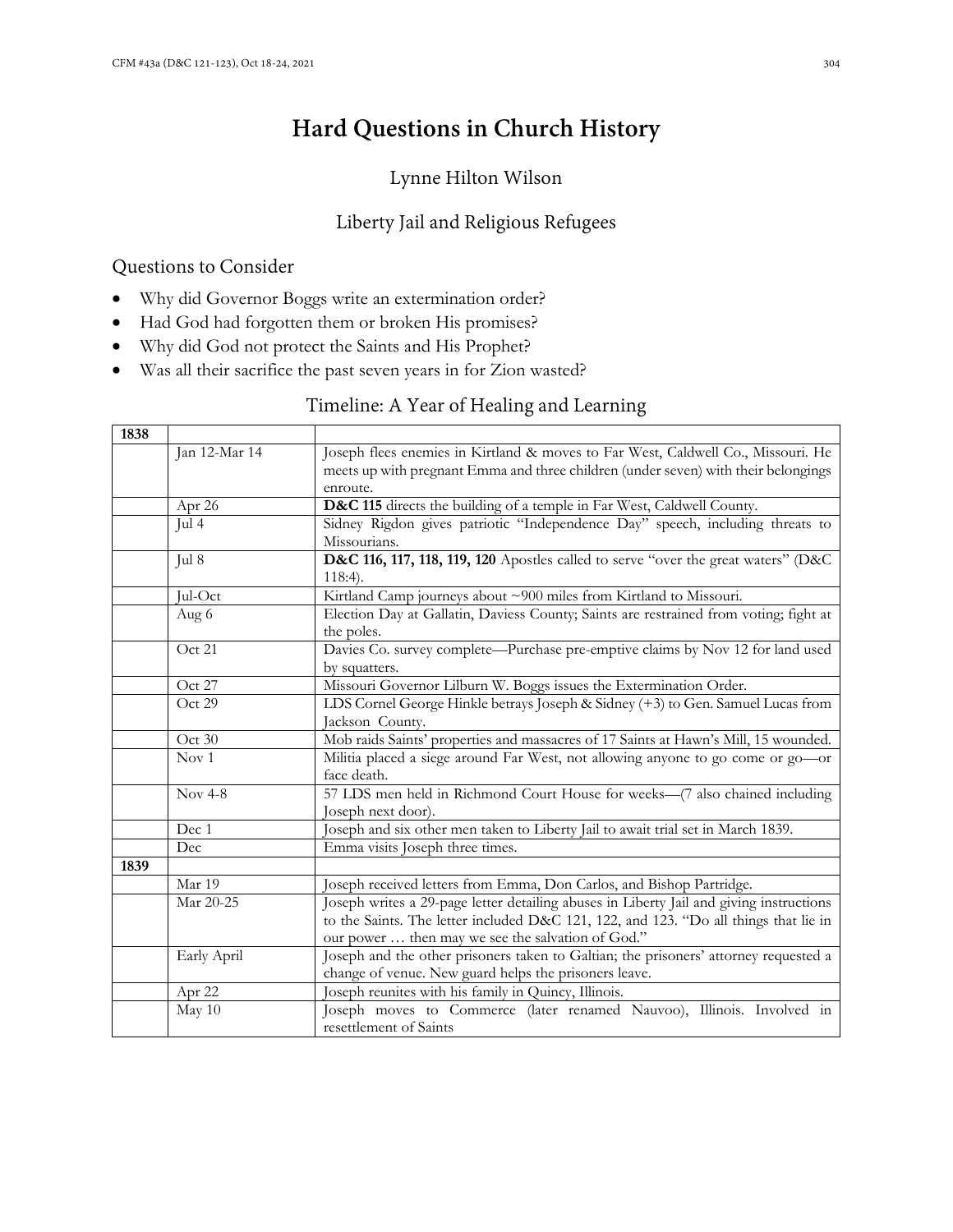#### Leading up to the November 1838 Missouri Incarceration of Church Leaders

During the summer of 1838, Missouri mob and militia raids against the Saints increased—including burning crops, robbing homes, raiding and robbing stores, harming women and children, killing some and threatening more. Even Caldwell County that the Legislature created to protect the Saints, with its six mile "no-man's-land" safety zone around it, was not immune from vigilante attacks. In Sidney Rigdon's patriotic, though explosive, Independence Day talk announced the First Presidency plans to defend the church members. Sidney threatened their enemies and they would defend themselves and if needed "exterminate" the mob. This word can be interpreted as "drive you off our property." That is also the meaning used when Governor Lilburn Boggs used it three months later in his extermination order.

#### Historical Background on Property Rites

In the past few decades, historians have delved into the motives behind the Governor Boggs' Order #44—the extermination order—and subsequent holding of 64 male Mormon hostages. It is not coincidental that the hostages were also the largest landowners in the state—it appears causal. Historical background on property ownership in the new states. Since the war of 1812, the national General Land Office had created a way for squatters to earn money to pay for the new lands made available through sales of the eight new states created from part of the Louisiana Purchase.

Starting in 1830 and for nearly every year that decade, President Jackson rewrote the laws governing squatters right to have a "pre-emptive" status to buy the land for \$1.25 an acre once it was surveyed. Jeffery Walker has a thorough discussion of this in his 2008 *BYU Studies* article.

First, a settler would go to the local district GLO and complete a short application that included an affidavit verifying that he was improving and occupying the land to which the preemption right was being claimed.

Second, the president would set the sale date . . . It was then the responsibility of the surveyor general over the subject area to have the land adequately surveyed . . . The local land office would then publish notice that the surveys were complete and the scheduled sale would take place. Such notice was required to be published within a reasonable time before the sale date.

Third, if a settler failed to pay for the preemptive land by the specified sale date, his preemptive right lapsed, and the land could be sold to any other interested party (Jeffery Walker, "Mormon Land Rights in Caldwell and Daviess Counties and the Mormon Conflict of 1838 New Findings and New Understandings," *BYU Studies,* 47; no. 1, 14-17).

Problems arose when the squatters filed for their land but with government back log, they had to wait for months or years before the date for sale was given.

For example, there had been relative peace in Caldwell County (which was established as a county for the Saints to live unmolested) with the non-member neighbors during 1836 and 1838—until the time for the sales of their preemptive lands was announced. During that time nearly 5,000 Saints had moved into Caldwell County, and 100 non-Mormons.

The Far West area boasted "150 homes, four dry goods stores, three family groceries, several blacksmith shops, two hotels, a printing shop, and a large schoolhouse that doubled as a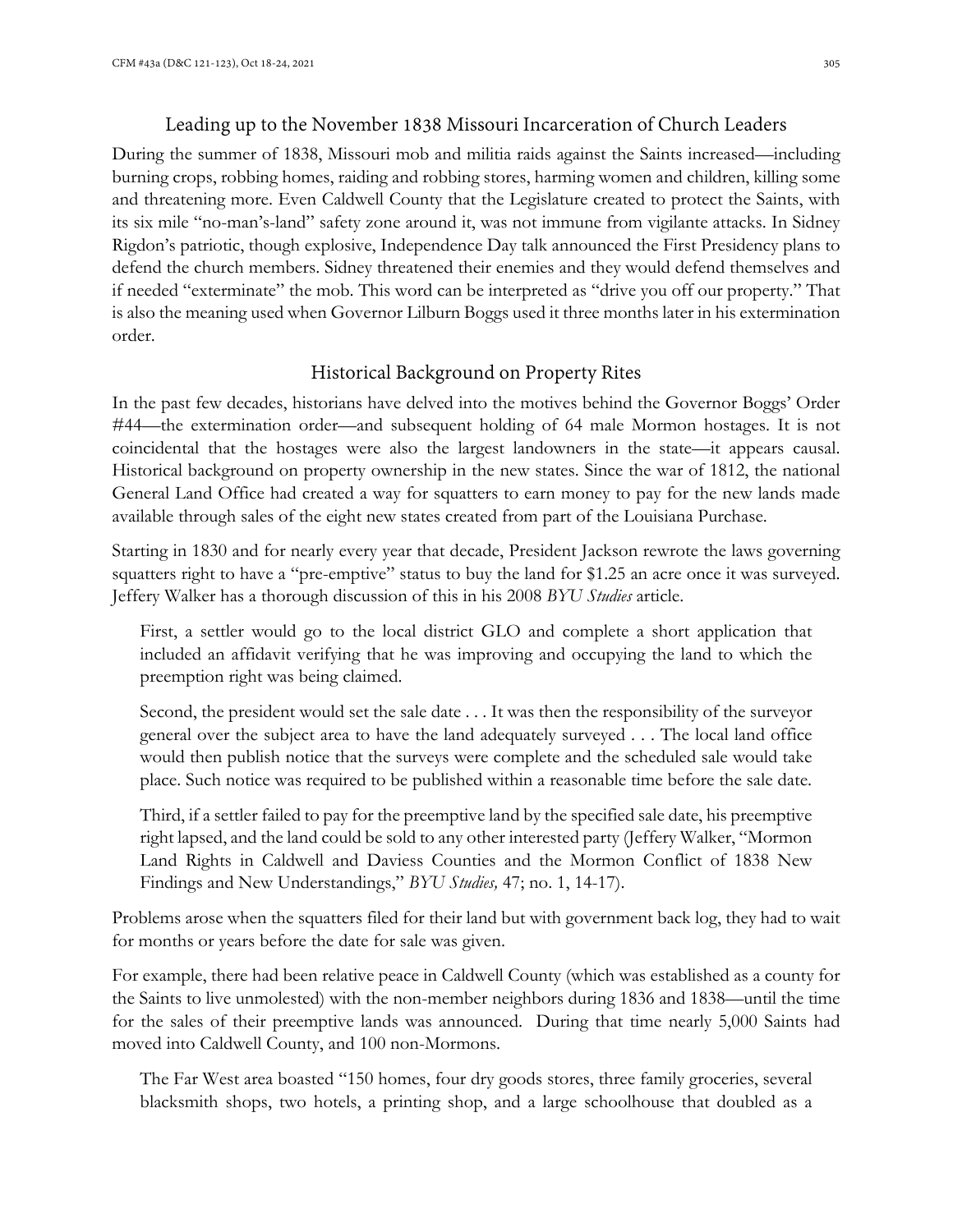church and a courthouse" (*Revelations in Context* (SLC, UT: The Church of Jesus Christ of Latter-day-Saints, 2016; https://www.churchofjesuschrist.org/study/manual/revelations-incontext/far-west-and-adamondiahman?lang=eng).

Similar statistics could be said for the area around Adam-ondi-Ahman in Davies County. Lyman Wight reported that in the short space of a year the town had "upwards of 200 houses . . . and forty families living in their wagons" (ibid). The Saints were robust in their house building, farming and city development. Davies County was even more inviting, because the property had not yet been surveyed it was open for squatters who at an unspecified later day would pay \$1.25/ acre.

#### Motivation of the Extermination Order

By a careful look at the records from the time, it appears that the Extermination Order was carefully orchestrated to deliberately take control of Missouri land preemption rights that was legally the Mormons. The Extermination Order was issued on October 27, 1838, just six days after the earliest publication of the notice of sale, and sixteen days before the preemptive land-sales had to be claimed.

In mid-September 1838, the surveyor general's office in St. Louis, Missouri, completed the township surveys for Daviess County subject to sale on November 12, 1838. These plats were certified and sent to that office by the surveyor general, Daniel Dunklin (former Missouri governor). The plats were received by the local registrar, Finis Ewing, at the district office in Lexington, Missouri, on approximately September 24, but the public was not made aware of that receipt until it was published on October 21. This, therefore, was the first date the Saints could have learned they would definitely be required to pay for their preemption claims by November 12.

One of the first thing the Anti-Mormon did was to stop the mail delivery coming into Far West by that important date of October 24, 1838. This inhibited anyone from knowing that a date had been set for them to pay for their properties.

Sidney Rigdon recorded that one of the military leaders against the Saints in DeWitt, Adam-ondi-Ahman, and Far West, was also a Presbyterian minister, Mr. Sashel Woods. He organized a meeting to rally the mob and told them:

They must hasten to assist their friends in Daviess county. The land sales (he said) were coming on, and if they could get the Mormons driven out, they could get all the lands entitled to preemptions, and that they must hasten to Daviess in order to accomplish their object; that if they would join and drive them out they could get all the lands back again, as well as all the pay they had received for them. He assured the mob that they had nothing to fear from the authorities in so doing, for they had now full proof that the authorities would not assist the Mormons, and that they might as well take their property from them as not (Walker, "Mormon Land Rights" *BYU Studies,* 36).

The ensuing weeks evidenced the implementation of Woods's strategy by the Missourians. The siege of De Witt, the Battle of Crooked River, and the Hawn's Mill Massacre proved that any peace Mormons thought they had purchased had been lost. According to Hyrum Smith, some Missourians were "doing every thing they could to excite the indignation of the Mormon people to rescue them, in order that they might make that a pretext of an accusation for the breach of the law" (ibid.).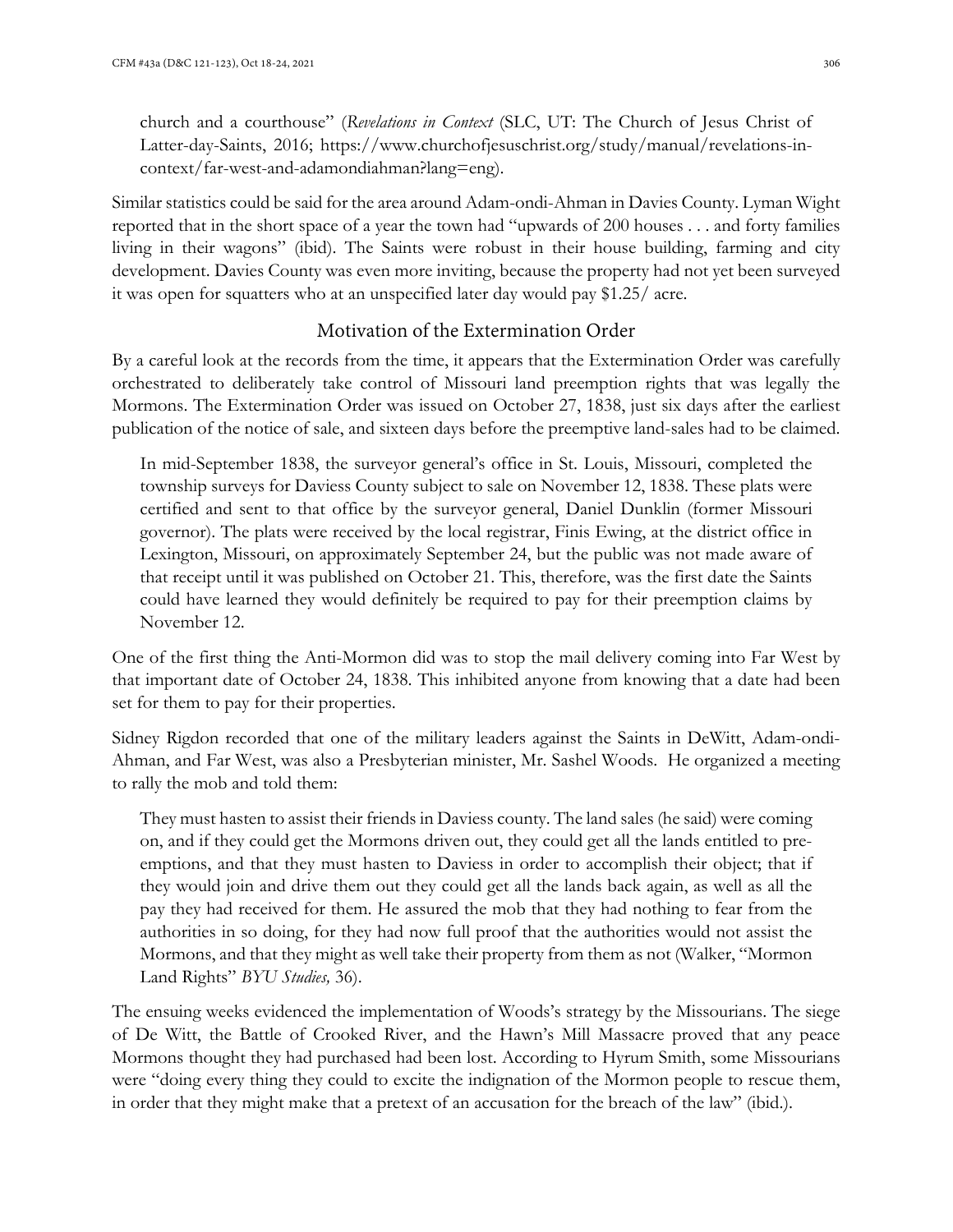As we unravel what went wrong in 1838 north western Missouri, we find greed as a great motivator for ministers and mobs mingled with militia who all fought for the Mormons lands.

#### On the Defense

Through the summer of 1838, mob and militia raids increased against the Saints. On September 20, 1838, the Saints who had settled in De Witt, Carol County, were stormed by an armed mob of approximately one hundred men who demanded they should leave within ten days. Violence broke out in other areas where the Saints gathered. The Prophet Joseph called George Hinkle, a member of the Missouri High Council and a commissioned military colonel, to direct the Saints defense. Hinkle later betrayed Joseph and the other leaders who were imprisoned.

### Oct 27, 1838—Missouri Executive Order 44

Governor Lilburn Boggs' team carefully crafted the "Missouri Executive Order 44," which became known as the Mormon Extermination Order. Governor Boggs, was a Jackson County boy, and did not look fondly on the Saints. He believed exaggerated reports about the earlier skirmishes in DeWitt and Crooked River without checking his sources and acted in a synchronized fashion with the military to remove all Mormon major land owners from being able to claim their property.

In the Extermination Order, Governor Boggs called General John B. Clark of the State Militia to action:

The Mormons must be treated as enemies, and must be exterminated or driven from the State if necessary for the public peace—their outrages are beyond all description.

The results were exactly what the mob wanted, a forced migration of all people who followed Joseph Smith as their prophet—exactly at the right time to take over their improved properties. Like a calf who is allowed to roam freely until the calf has grown to the right size to be slaughtered; so too with the Saints. The process and timing of driving the Saints out of Missouri speaks of their enemies' motives.

After Governor Boggs' extermination order, George Hinkle tried to negotiate a truce with General Samuel D. Lucas for the Saints. In the process he decided to lie to Joseph in hopes of saving the rest of the Saints. This dishonesty led Hinkle to a downward slope, including his excommunication on March 17, 1839. The same day, John Corrill and W. W. Phelps were also excommunicated for their collaborated with Major General Lucas that led to the incarceration of the first presidency and their collogues.

Here follows a chronological abbreviated view of events from the Missouri Mormon war. Most of the dates come from either "The Times and Seasons" Newspaper or other dates from the Joseph Smith Papers Project.

### October 29-31, 1838—Arrests

On **October 29**, 1838, just after sunrise, a militia company of 1,800 to 2,200 men arrived within a half mile of Far West, Caldwell County. General Lucas and a team of five Mormon men, including George Hinkle, spent the next two days negotiating a peace treaty. None of the five were in good standing with the church, and ended up making compromises that led to disasters for the Saints.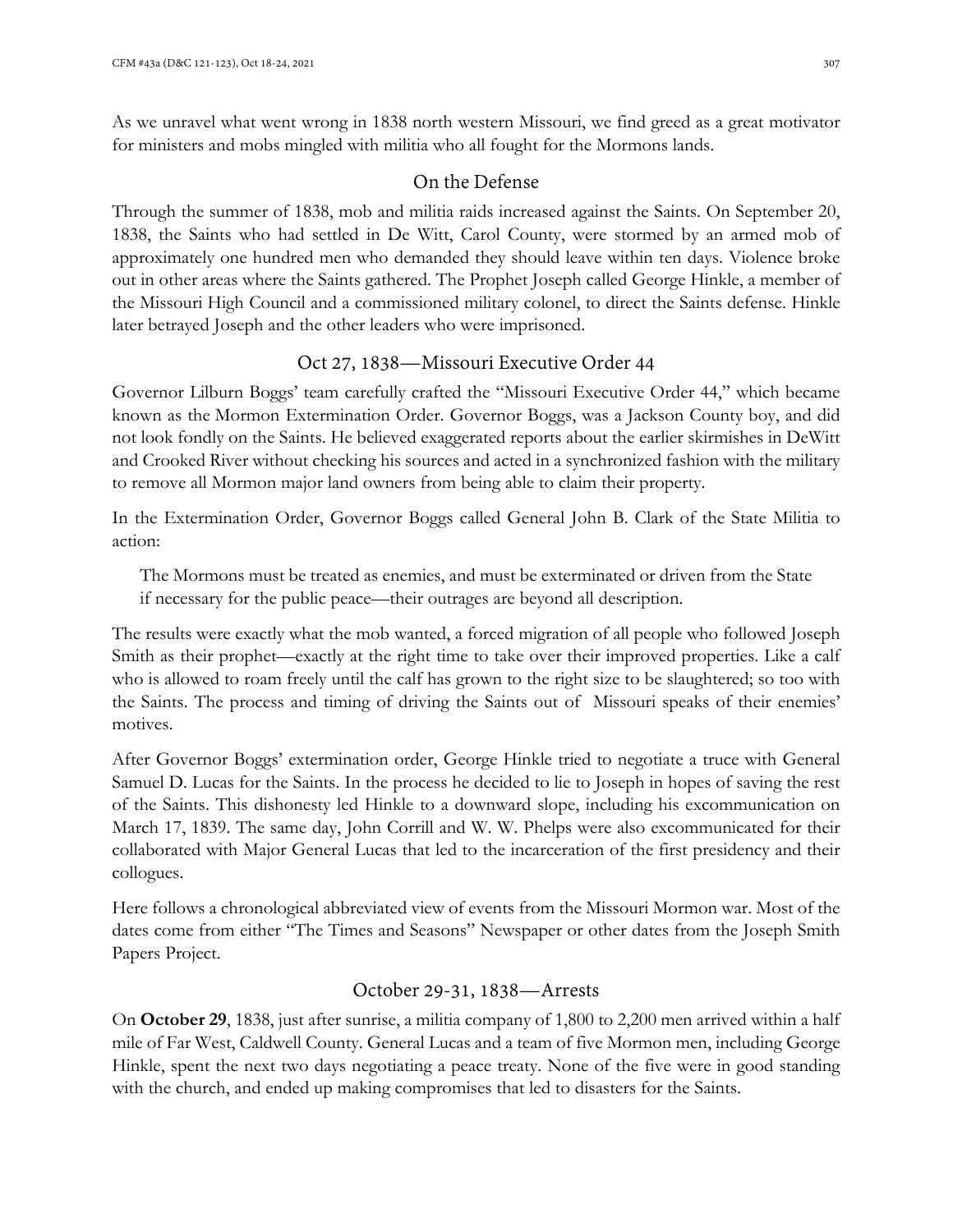On **October 31**, the state militia presented Bogg's Executive Order #44. Without being honest with Joseph or the church leadership, Hinkle agreed to turn over church leaders for a promise to stop the raids. What happened was the worst of both options—Lucas attempted to shoot the church leaders and the raids against the Saints escalated.

By 4:00 pm on October 31, George Hinkle called on the Prophet and told him that General Lucas "desired an interview" to talk things over with Joseph Smith, Sidney Rigdon, Parley P. Pratt, Lyman Wight, and George Robinson. Without realizing Hinkle's duplicity, they followed. Joseph Smith Papers project reports that Hinkle then betrayed the prophet and his four companions. Lyman Wight's testimony recorded that Hinkle announced:

"Here Generals are the prisoners I agreed to deliver to you[.] Gen Lucas then brandished his sword with a most hideous look and said you are my prisoners" (*josephsmithpapers.org*). General Lucas planned to execute these men, but he still wanted more.

That night the prisoners were heavily guarded with ninety members of the state militia—thirty men on each shift during the night. The prisoners were left to sleep on the ground—even through the rain. One of them, Parley P. Pratt saw the correlation between their kidnapping or arrest and the eminent land sales in Davies County.

The Anti-Mormons were determined the Mormons should yield and abandon the country. Moreover the land sales were approaching, and it was expedient that they should be driven out before they could establish their rights of pre-emption. In this way their valuable improvements—the fruit of diligence and enterprise—would pass into the hands of men who would have the pleasure of enjoying without the toil of earning.

#### *Siege of Far West*

On **November 1**, the militia formed a siege around the Saint's capital city, Far West. No one was allowed in or out. This inhibited anyone going to the Lands Office to pay for their property during this small window of time. Hyrum Smith and Amasa Lyman were taken prisoners as well, making Joseph's group now seven hostages. Hyrum had been so sick that he was not able to get out of bed the previous day. Now with the entire first presidency were the militia's prisoners. General Lucas held an illegal court martial—not allowing the prisoners to attend. One of the key witnesses against Joseph was Sampson Avard, the leader of the Danites. He falsely testified that Joseph had directed all their illegal skirmishes. Lucas sentenced Joseph and the other six and wrote up an order for their execution.

On the morning of **November 2**, Brigadier General Alexander Doniphan received Lucas' orders to execute the seven prisoners. He refused to carry out Lucas' orders and wrote back:

It is cold-blooded murder. I will not obey your order. My brigade shall march for Liberty tomorrow morning, at 8 o'clock; and if you execute these men, I will hold you responsible before an earthly tribunal, so help me God.

Doniphan had defended Joseph before and would step in again in the future to help. As mentioned earlier, because of Doniphan's integrity and friendship, five months previous to this court martial hearing, Emma and Joseph had named their newborn son, Alexander.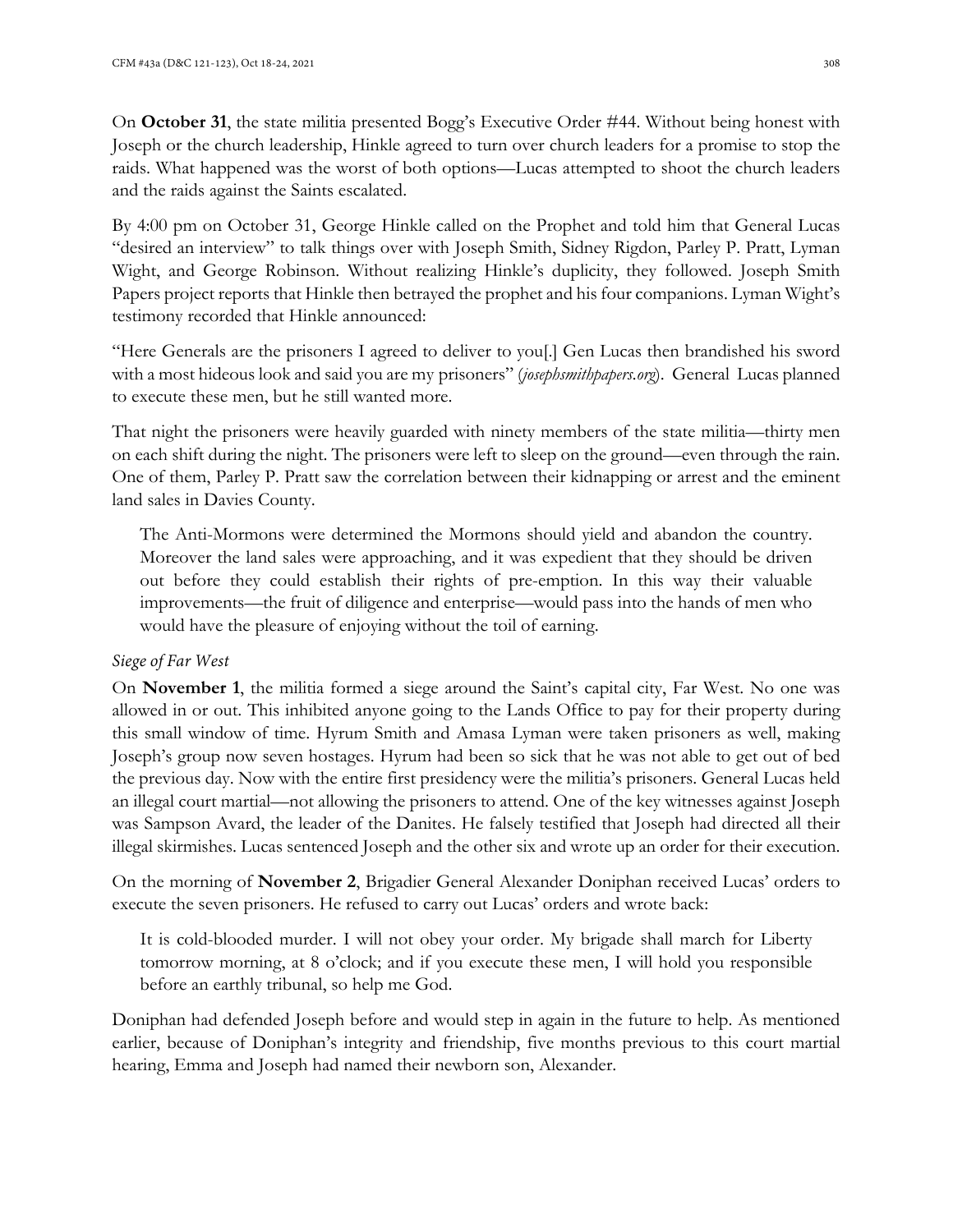Thanks to Doniphan's stance, General Lucas was forced to change his plans took his seven prisoners down to Independence Missouri as hostages until the state had cleared out the Saints. Before their 55 miles to Jackson County, the militia troops marched the prisoners through the town of Far West and Joseph and the other six men were allowed to stop off at their homes to say goodbye and gather a few provisions. Joseph's six-year-old son Joseph III, clung to his legs and begged him to stay as is described in D&C 122:6.

# Joseph's Eternal Perspective of Hope: Be of Good Cheer

On the morning of **November 3**, after the third night of imprisonment, Elder Parley P. Pratt recorded that when Joseph awoke, he told the other prisoners that the Lord had given him hope during the night, "Be of good cheer, brethren, the word of the Lord came to me last night that our lives should be given us, and that whatever we may suffer during this captivity, not one of our lives should be taken" (*Autobiography of Parley P. Pratt*, ed. Parley P. Pratt Jr. [Salt Lake City: Deseret Book, 1985], 164). This attitude blessed Joseph's perspective for the winter. We read in journals that he used it throughout his imprisonment in different situations—including to Heber C. Kimball.

### 5 Prisoners Grows to 64

On **November 4-8** With General Lucas' departure to Independence with the First Presidency and four other prisoners, another military leader, Major General John B. Clark took charge of the prisoners from Far West, Caldwell County. With the help of five Mormon dissidents like George Hinkle, General Clark was able to identify several men who had acted in defense of their properties and played a role in the skirmishes that summer against the Missouri militia. General Clark called for the arrest of forty-six men. Professor Alexander Baugh described the scene:

The beating of a drum summoned all of the men in Far West to the public square, where they assembled in military order. Once assembled, Clark and his officers called out the names of men who were placed under arrest. Those arrested were taken to a local tavern owned by John Burk, where Clark officially charged them with treason, murder, burglary, arson, robbery, and larceny ("Joseph Smith's Incarceration in Richmond, Missouri" *Mormon Historical Studies,* 139)*.* 

Before the forty-six prisoners left Far West, they were able to gather a few provisions, blankets, and say goodbye to their families. After a short goodbye, General Clark took charge of the forty-six prisoners and took them south about thirty miles from to Richmond for further investigation and potential trials.

Once in Richmond, Clark housed his forty-six prisoners in the unfinished brick court house where they all cooked for themselves, had devotionals every night and morning, and were unharmed for the next ten days that they were held hostage. Eleven more LDS men were added to the group of hostages bringing the total number to prisoners to sixty-four.

They were supposedly held for an investigation, but the timing overlapped with a very important timing for preemptive land sales in Davies County. Alex Baugh found reports that explain "the civil officials never had any intention to fully prosecute them. Within a short time after the Mormon surrender on 1 November 1838, Governor Boggs and Circuit Court Judge Austin King apparently became satisfied that once the Mormons left the state, the Mormon prisoners would be let go" ("Escape of Joseph Smith from Missouri" *Mormon Historical Studies,* 74).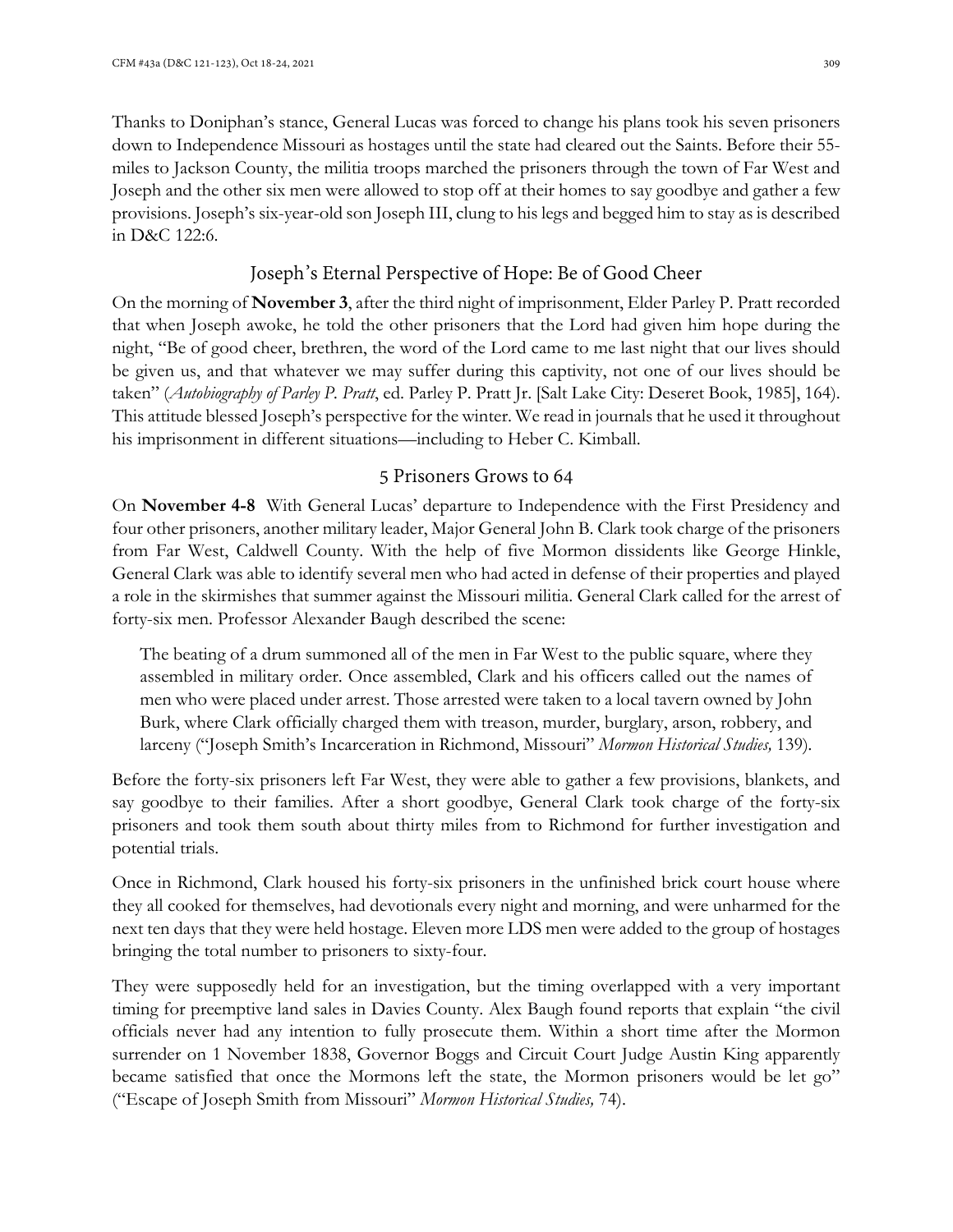### Richmond Jail—Nov 9-29

On **November 9**, the seven prisoners in Independence, MO (Joseph, Sidney Rigdon, Hyrum Smith, Parley Pratt, Amasa Lyman, Lyman Wight, and George Robinson), were transferred from the authority of General Lucas to General Clark. Clark moved them northeast about thirty-five miles to Richmond. An empty log house became their ad-hock prison for twenty days. It was a block north of the court house where the other 56 hostages were kept. Without prison bars, to keep the prisoners in place, they were shackled. A blacksmith created a long chain and placed padlocks around each man's ankles as well as chaining their wrists together. The prisoners spoke of trying to sleep on their backs but the chains and movements of others made sleep nearly impossible for those three weeks.

Between **November 9 and 29,** the Richmond prison became a place of verbal and emotional abuse for those seven men and one woman. Athalia was the daughter of Sidney Rigdon, and wife of George Robinson. She was given permission to stay to care for her sick father. This became the setting where the guards' offensive language and stories caused Joseph to rebuke the guards verbal abuse. As an eye witness, Elder Parley P. Pratt recorded:

In one of those tedious nights we had lain as if in sleep till the hour of midnight had passed, and our ears and hearts had been pained, while we had listened for hours to the obscene jests, the horrid oaths, the dreadful blasphemies and filthy language of our guards. …

I had listened till I became so disgusted, shocked, horrified, and so filled with the spirit of indignant justice that I could scarcely refrain from rising upon my feet and rebuking the guards; but had said nothing to Joseph, … although I lay next to him and knew he was awake. On a sudden he arose to his feet, and spoke in a voice of thunder, or as the roaring lion, uttering, as near as I can recollect, the following words:

*"SILENCE, ye fiends of the infernal pit. In the name of Jesus Christ I rebuke you, and command you to be still; I will not live another minute and hear such language. Cease such talk, or you or I die THIS INSTANT!"*

He ceased to speak. He stood erect in terrible majesty. Chained, and without a weapon; calm, unruffled and dignified as an angel, he looked upon the quailing guards, whose knees smote together, and who, shrinking into a corner, or crouching at his feet, begged his pardon, and remained quiet till a change of guards.

I have seen the ministers of justice, clothed in magisterial robes, … I have witnessed a Congress in solemn session to give laws to nations; I have tried to conceive of kings, of royal courts, of thrones and crowns; and of emperors assembled to decide the fate of kingdoms; but dignity and majesty have I seen but *once,* as it stood in chains, at midnight, in a dungeon in an obscure village of Missouri" (*Autobiography of Parley P. Pratt,* ed. Parley P. Pratt Jr. [1938], 210–11).

Alexander Baugh noted that this experience may have been alluded to in Joseph's letter, now canonized in D&C 122:4:

And although their influence shall cast thee into trouble, and into bars and walls, thou shalt be had in honor; and but for a small moment and thy voice shall be more terrible in the midst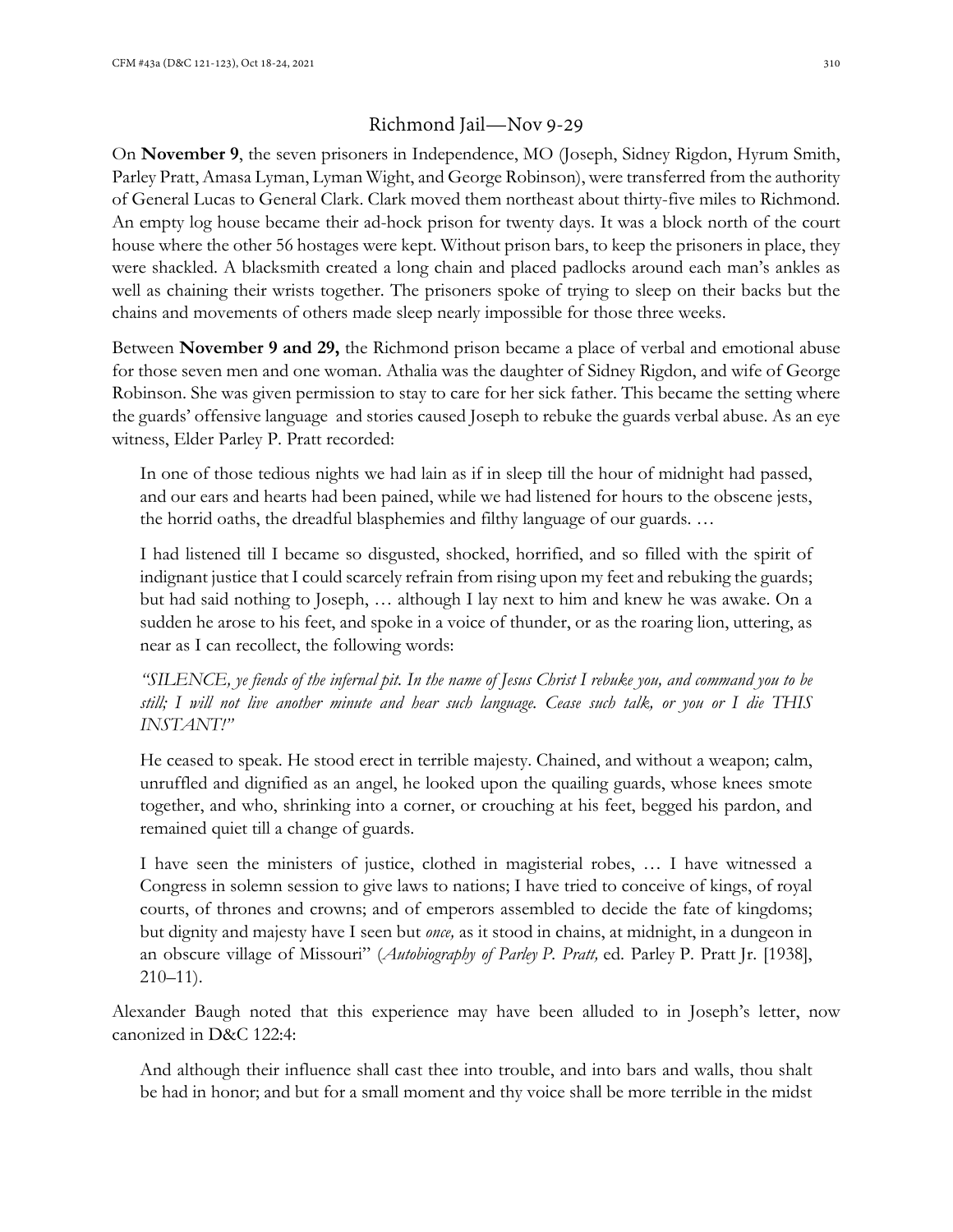of thine enemies than the fierce lion, because of thy righteousness; and thy God shall stand by thee forever and ever.

The twenty-days of that the church leaders and land owners were incarcerated in the Richmond Jail and Court House, made it impossible for them to travel to the Davies County Land office and pay for their land at the discounted price of \$1.25. It also gave enough time for others to step in and secure the Saints' properties as their own. Once that window of time had closed, the Circuit Judge was willing to let most of hostages go—but many had no home to go back to.

### Preliminary Ruling:

On **November 29,** After twenty plus days of incarceration, Circuit Court Judge Austin A. King announced:

- 29 Prisoners were released without enough evidence against them to warrant any charges
- 35 Prisoners kept as hostage for further trail sometime in the following spring
	- o 24 Prisoners allowed to post bail and were released
	- o 5 Prisoners charged with murder at the battle of Crooked River (Parley P. Pratt, Norman Shearer, Darwin Chase, Luman Gibbs, and Morris Phelps) and were imprisoned in Richmond without the chance of posting bail. These men were left there longer than anyone else. (Appropriately, Parley escaped on Independence Day, July 4, 1839.)
	- o 6 Prisoners charged with treason (Joseph and Hyrum Smith, Sidney, Lyman Wight, Alexander McRae, and Caleb Baldwin).

After researching the Prophet Joseph's trial under the legal statues of 1838 Missouri Law, George Madsen found that there was little to no evidence that Joseph committed treason. Joseph may have been guilty of a form of insurrection, and receiving stolen goods, but not treason.

One may ask, why did Judge King choose to charge Joseph Smith and four others with treason? It has to do with holding Joseph hostage. The charge of treason does not allow one to post bail. Judge King along with many others wanted to keep Joseph and the other leaders silenced and inaccessible to the Saints so that could carry out their plans to expel the Saints from Missouri. Their hearing was repeatedly delayed for this purpose. The due processes of law were not upheld. Madsen also noted, "One need not be reminded that the same nonbailable treason gambit would be used again at Carthage, Illinois" (BYU Studies Quarterly, Vol. 43, Iss. 4 [2004], 123).

### Land Ownership

Shortly after the majority of the prisoners were released, either for lack of evidence or on bail, a neighboring newspaper saw through the Missourians motives to their greed for land. In St. Louis, "The Daily Missouri Republican," published this telling editorial on December 13, 1838:

We have many reports here in relation to the conduct of some of the citizens of Daviess and other counties, at the recent Land Sales at Lexington—It is reported, said to be on the authority of a gentleman direct from Lexington, that at the recent land sales the lands of Caldwell and Daviess were brought into market, and that som 0.25"e of the citizens who have been the most active in the excitement against the Mormons, purchased a number of the Mormon tracts of land. Where the Mormons had made settlements and improvements, it is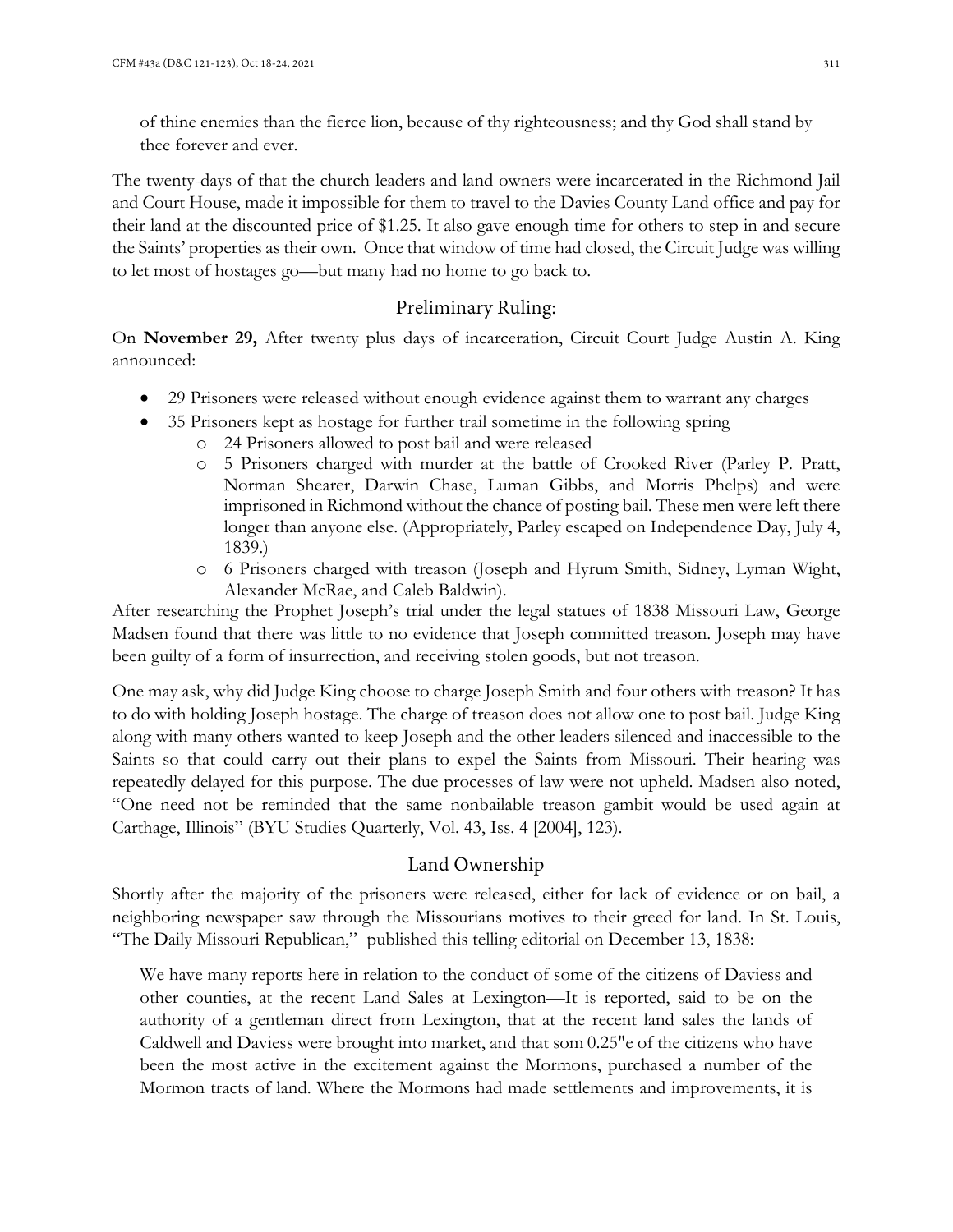said, these citizens have purchased them for speculation. It is said, that the town of "Adamon Diamond," a Mormon town in Daviess, in which there are several houses,—a very valuable site for a town—was purchased at these sales for a dollar and a quarter an acre. It is further said, that there is a company formed, embracing a number of persons, for the purpose of speculating in the lands of these people" (Walker, "Mormon Land Rights," *BYU Studies,* 47; no 1, 43).

Non-Mormons and Saints alike reported the same outcome. It appears the major motivation for the extermination order and subsequent imprisonments were caused by coveting the Saints lands as much as anything religious or political.

#### Liberty Jail

On **December 1**, the six men charged with treason were taken thirty miles due west to a more protective location—Liberty Jail in Clay County. There Joseph Smith and the rest of the first presidency (Hyrum Smith and Sidney Rigdon), and three other leaders (Lyman Wight, Caleb Baldwin, and Alexander McRae) were imprisoned for four more months through the winter of 1838–1839 to await their trial.

The new Clay county prison was built in 1833 to be a threatening structure and escape proof. A dungeon underground and jailer's quarters on the main floor were surrounded by four feet thick walls. It's stone exterior and log interior had two feet of rubble filling the gap. There were two narrow slit open windows allowing a little light and air to reach the dungeon. Some have claimed the height of the dungeon was barely six feet, but in 1880 it was measured at 6 feet 6 inches at one end and 7 feet at another. One of the prisoners, Alexander McRae is said to be 6 feet 6 inches so it would have cramped his full stature at one end.

#### *Living Conditions & Food:*

The prisoners living conditions were awful, but some reports are exaggerated. The prisoners mentioned that they were always cold, laying on cold damp stone covered with a bit of straw in December that became very dirty as the weeks rolled on. Joseph mentioned his living conditions in a letter to Isaac Galland:

We are kept under a strong guard, night and day, in a prison of double walls and doors, proscribed in our liberty of conscience, our food is scant, uniform, and coarse; we have not the privilege of cooking for ourselves, we have been compelled to sleep on the floor with straw, and not blankets sufficient to keep us warm; and when we have a fire, we are obliged to have almost a constant smoke (Letter to Isaac Galland, Mar 22, 1839, in Dean C. Jessee, rev. ed., *Personal Writings of Joseph Smith* [SLC, UT: Deseret, 2002], 456).

Without a chimney, it sounds like the cave of smoke was worse than the cold, so they did not often have fires. They slept and lived for most hours a day in the damp dark cold basement-dungeon, but were allowed to come upstairs and even outside periodically for a meal, visit an attorney (including Brigadier General Alexander Doniphan), and a little exercise (Alex Baugh).

The food was scanty and often contaminated, but we do not have evidence that the jailer intentionally tried to poison them. The jailer denied feeding them human flesh as some reported. McRae, reported that the food was revolting, and they "could not eat it until [they] were driven to it by hunger" (B. H.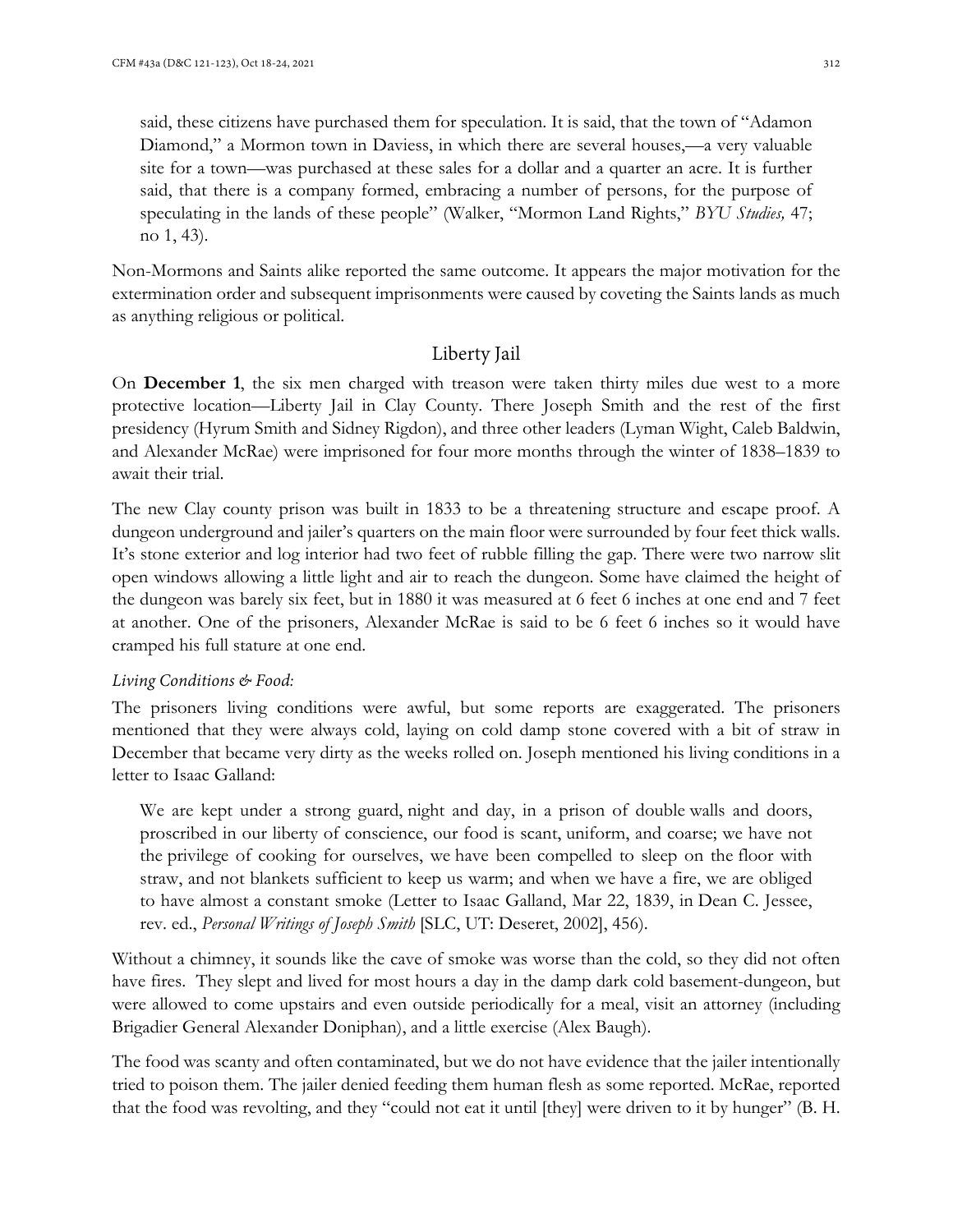Roberts, *A Comprehensive History of The Church of Jesus Christ of Latter-day Saints, Century One,* 6 vols. [SLC, UT: The Church of Jesus Christ of Latter-day Saints, 1930], 1:521). Others refer to times when they had nothing but corn bread. We also have record that at times Joseph's dog, Major, may have been with them in the dungeon.

#### *Emotional and Spiritual Torture:*

The prison experience was a severe physical trial, but harder still was the emotional torture of the prisoners' concern for their war-torn fellow Saints. Not being able to help their family and friends as they were attacked by mobs' and exposed to the freezing winter temperatures, hungry, and frightened, was far harder to bear than their own personal deprivations. In the last letter Joseph wrote to Emma we get a feel for his stretched emotions:

I would gladly  $g_{\Theta}$  <walk> from here to you barefoot, and bareheaded, and half naked, to see you and think it great pleasure, and never count it toil, but do not think I am babyish, for I do not feel so, I bare with fortitude all my oppression, so does do those that are with me, not one of us have flinched yet, I want you <should> not let those little fellows, forgit [*sic*] me, tell them Father loves them with a perfect love, and he is doing all he can to git [*sic*] away from the mob to come to them.

Joseph did all he could to get out—including trying to escape multiple times.

Letters and visits from family members and friends was like a breath of fresh air for the prisoners. After receiving letters from his wife Emma, brother Don Carols, and Bishop Partridge, Joseph described the effect that had on the prisoners "all breathing a kind of consoling spirit" (*josephsmtihpapers.org,* Letter 20 Mar 1839, p. 7).

Another piece of this trial for both the prisoners and the religious refugees was spiritual. As we read in Joseph's letter from March 20, 1839, he wondered if God had forgotten them or broken His promises? Why did God not protect the Saints and His Prophet? Was all their sacrifice the past seven years in for Zion wasted? The Lord answers to Joseph's hard questions are recorded in what became known as D&C 121-123, including, "All these things shall give the experience and be for thy good" (D&C 122:7).

#### April 4-16, 1839—Encouraged to Escape

After five months of imprisonment, Joseph was on the brink of freedom, but he did not know that. On April 4, 1839 the Prophet confided to Emma while she and most of the Saints were religious refugees in Quincy, IL. He wrote tenderly by his own hand—without his usual scribe:

Dear— and affectionate—Wife.

Thursday night I sat down just as the sun is going down, as we peak throu [*sic*] the greats of this lonesome prision [*sic*], to write to you, that I may make known to you my situation. It is I believe  $\leq$ it is> now about five months and six days since I have bean [*sic*] under the grimace [*sic*], of a guard night and day, and within the walls grates and screeking of iron dors [*sic*], of a lonesome dark durty prison. With immotions[*sic*] known only to God . . . My Dear Emma, I think of you and the children continualy [*sic*], if I could tell you my tale, I think you would say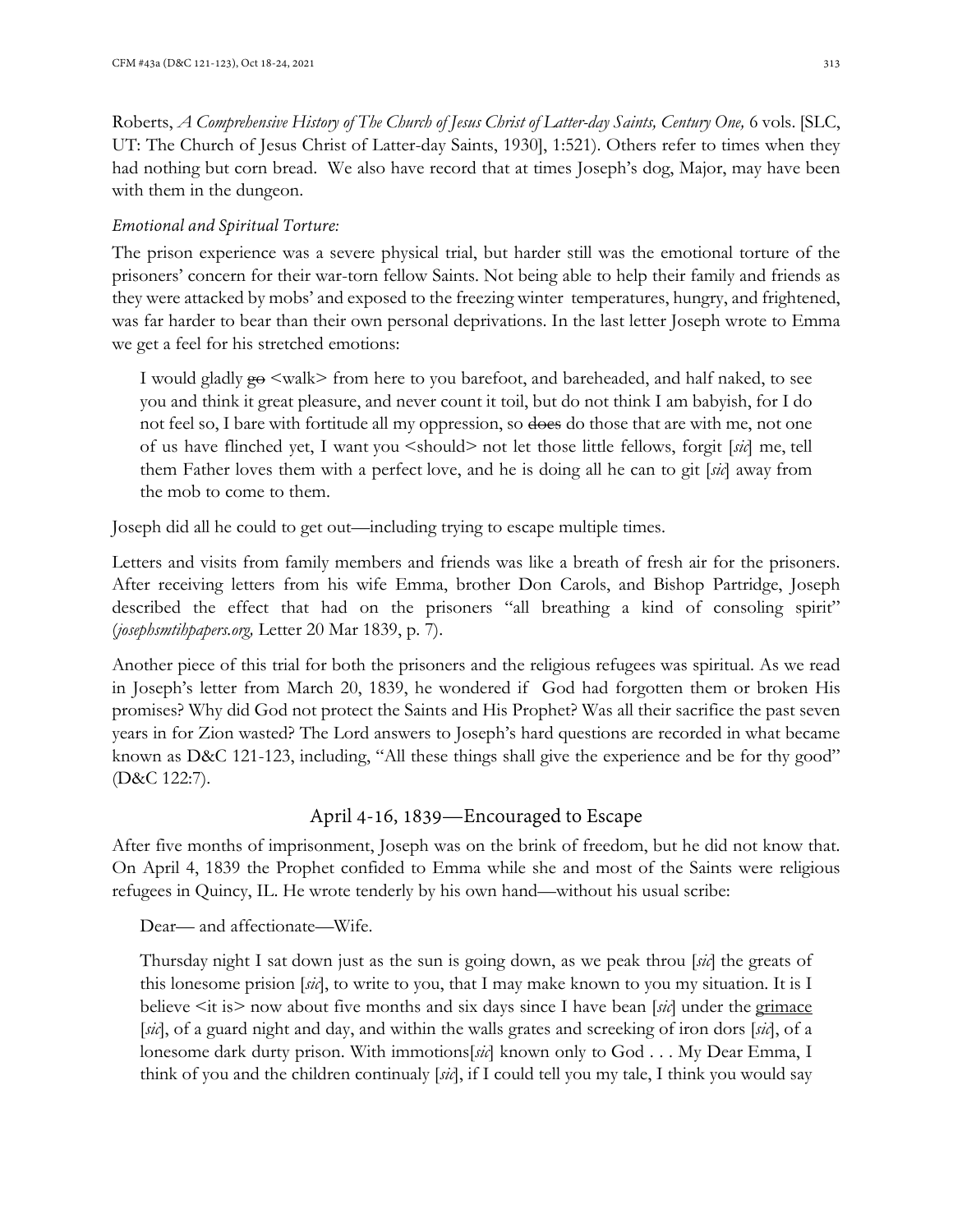it was altogether enough for once, to grattify [*sic*], the malice of hell I of hell (Jesse, *Personal Writings,* 463, 464).

This was their last night in this jail. The postponed trial date, from March 7 to April 7, 1839 was finally at hand.

On **April 5, 1839**, guards came to escort the prisoners for their hearing in Gallatin, Daviess County. Peter H. Burnett and Amos Rees had agreed to defend the prisoners' as their attorneys. After traveling nearing fifty miles, the guarded prisoners arrived in Gallatin in the evening of April 8, 1839. The next day their hearing began and lasted through April 11.

It was apparent they could not receive a fair trial. The judge assigned to the case, Judge Birch, had been the prosecuting attorney in Liberty, MO against Joseph in 1838. This disqualified him from hearing the case. The jury was made up of some people so drunk they had to be carried out of the court room. Other jurors had fought in the mobs against the Saints a few months earlier. Joseph's attorney, Burnett complained of the illegal setting and requested a change of venue. After rejecting the first requested, the second request was granted for Columbia, Boone County in the center of the state, over 150 miles southeast half way to where the Saints were gathered in Quincy IL.

By April 12, a new team of escorts was made up of only six men to guard the five prisoners. All of the new guards were friendly with Joseph and the other prisoners. One guard had entered into a friendly wrestling match with Joseph and the Prophet took down the strongest man in the county even after five months of a starvation diet. Sheriffs Morgan and Bowman allowed the prisoners to ride in a wagon.

On Sunday, April 14, Hyrum wrote in his journal about the friendly guards. By the 16<sup>th</sup> of April, Sherriff Morgan confessed that his orders were to let the prisoners' escape. Many Missourians realized the futility of the trial, and now that they were away from the problematic counties, the prisoners could get out of the state easily.

On **Tuesday, April 16,** they were allowed to escape. Alex Baugh described their Davies County guards behaviors:

Earlier, the Mormon prisoners had purchased a jug of whiskey, which they gave that night to the five Daviess men. "Three . . . of the guard drank pretty freely of the whiskey," Hyrum Smith reported. "They also went to bed, and were soon asleep." Shortly afterwards, Sheriff Morgan then told them, "I shall take a good drink of grog and go to bed, and you may do as you have a mind to." He and another guard provided them with two horses and then helped them load the animals with their belongings. Joseph Smith wrote that "the guard got intoxicated, [and] we thought it a favorable opportunity to make our escape. . . . We took the advantage of the situation . . . and took our departure." In recounting the event four years later, Hyrum stated, perhaps in jest, "We took our change of venue to the state of Illinois" (Alexander L. Baugh, "Escape of Joseph Smith from Missouri," 66-67).

Joseph gave the Sheriff a promissory note to repay him for his horse. A few years later, the Sheriff came to Nauvoo and Joseph paid him what he owed for his horse.

# Prisoners Arrive in Quincy April 22, 1839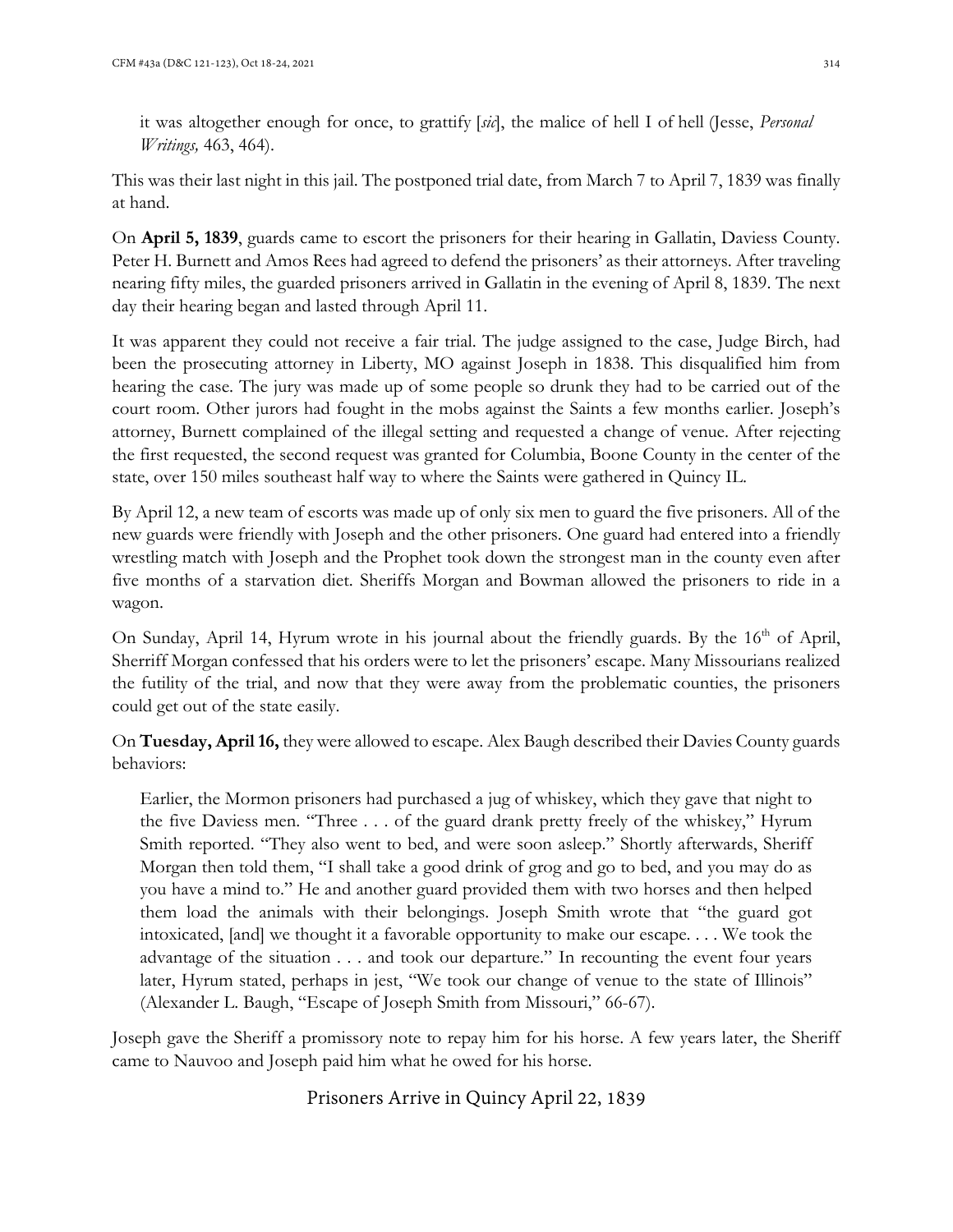On **April 22** the five escaping prisoners made it outside of Missouri by crossing the Mississippi River on a ferry into Quincy. An old friend, Dimick Huntington recognized Joseph even though he was ragged, unshaven, thinner, and pale. Joseph requested his help and Dimick led Joseph four miles east to Judge Cleveland's home where Dimick had arranged a room for Emma and their four children to stay. Dimick recorded in his journal, "Emma knew him as he was dismounting from his horse[.] She met him halfway to the gate" (Dimick B. Huntington statement, *josephsmithpapers.org*).

#### Saints Escape from Missouri

#### **Historical Memories from February to April 1839 by Lucy Mack Smith's** (1844 Dictation)

The year 1839 was filled with some the most difficult trials the Saints had faced, and yet it was filled with tender mercies. Lucy Mack Smith remembered, while her sons Joseph and Hyrum, and other Church leaders were unjustly imprisoned in Liberty Jail, her son Samuel fled from Missouri with the other Saints:

He was compelled to fly with a company of others and leave his family behind he said that they suffered very much on their rout with hunger as there was several of them and they were pursued by their enemies for which cause they did not consider it safe to expose themselves th being seen by the inhabitants upon one occasion they became so faint that they were almost in despair after counseling together a short time they concluded to appoint samuel to receive the word of the Lord and then unite in prayer for that the Lord would communicate <to> them his will concerning what he would have them to do after continueing in prayer for sometime it was signified to samuel that in the course of  $2 \lt 1/2$  or 3 hours they might obtain some refreshment by travelling in a certain direction he made this known to the company and he set out with 2 others in quest of the promised food and after travelling several miles they came to an indians wigwam They told them by signs that they were hungry and the squaw made some cakes with all possible speed and baked them in a pan over the fire and gave each one of them 2 they then told her that there was more of their friends in woods far off and in a trice She made a quantity more of her wheat cakes and gave them to the brethren on a piece of birch bark She also gave them to understand by signs that she would send but she had but little and her papooses would be hungry if she let them have any more (Lavina Fielding Anderson, *Lucy's Book: Critical Edition of Lucy Mack Smith's Memoirs* [Salt Lake City: Signature Books, 2001], 691).

The Quincyans acted as good Samaritans to the suffering Saints. They provided food, clothing, blankets and in some cases, shelter for the Latter-day Saint exiles. Lucy Mack Smith wrote of her experience in Quincy:

We had not been in Quincy, one week when Lucy my youngest daugter [*sic*] was taken very sick with a pain in her head and dreadful distress in her limbs su occasioned by her exposure in coming from *Mis[s]ouri* she utterly refused from the first [to] take any nourishment whatever I took care of her myself several days untill [*sic*] I was taken in a similar manner myself the day on which I was taken Mr Miliken [Arthur Millikin] a young man to whom she was engaged to be married came to see her and he was obliged to watched with her  $\leq$ all> that day for I my disease proved to be a very severe case of Cholera and although I suffered dreadfully with cramp which usually attends that complaint yet that was nothing in comparison to another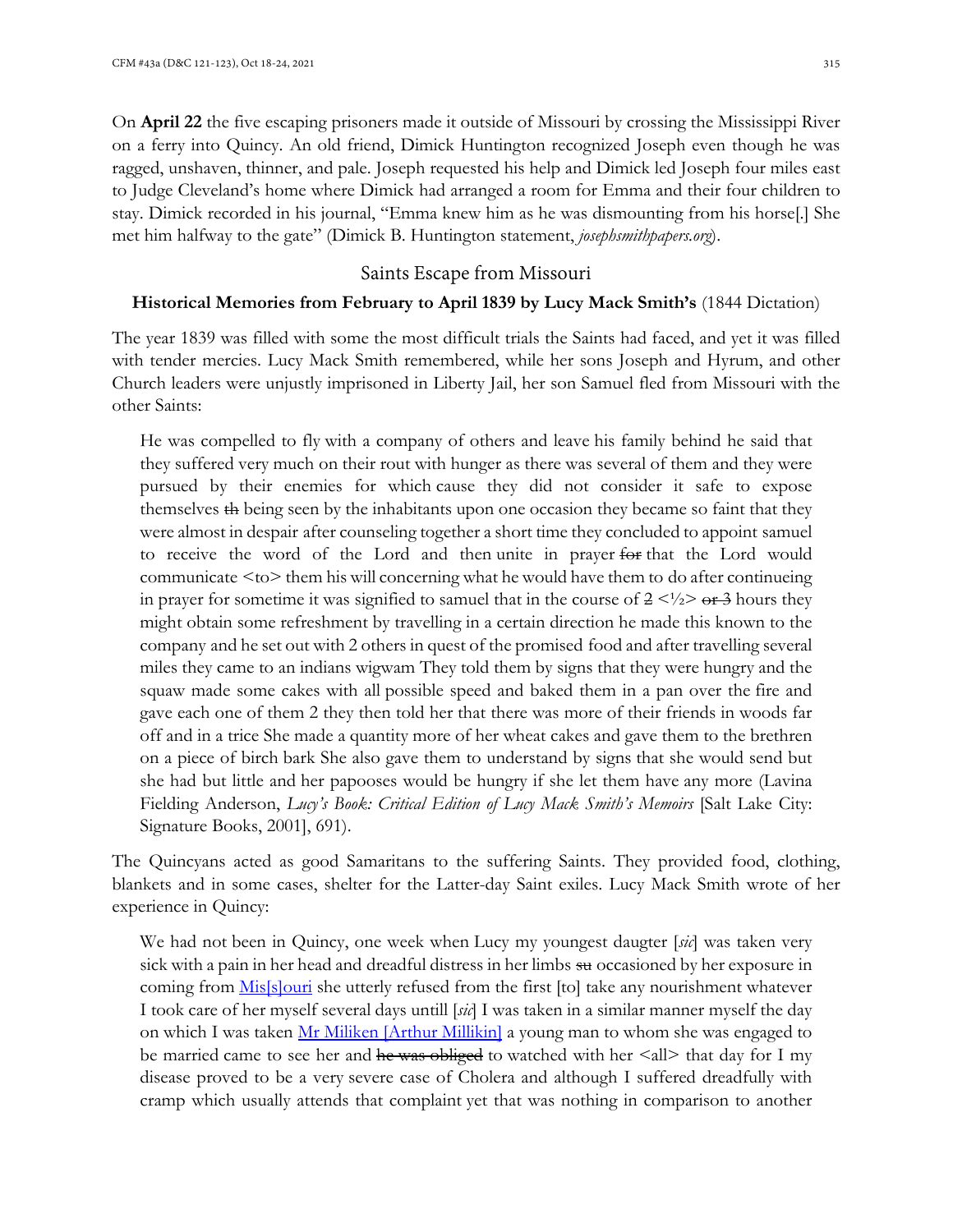pain which opperated [*sic*] upon the marrow of my bones and sometimes seemed to me to be almost bursting the bones themselves assunder[*sic*] . . . During our sickness the ladies of Quincy were sent us every delicacy which could be obtained withe the hopes of pleasing our appetites particularly Lucy's as she was not inclined to take any kind of food into her stomach (Anderson, *Lucy's Book*, 693-695).

By mid-April, 1839, the families of the prisoners longed for communication. The Lord answered the prayers of Mother Lucy Smith a vision that they would soon be free—

. . . that night upon lieing down upon my bed to go to sleep I saw my sons in vision on the prarie in Misouri they appeared to be very tired and hungry they had but one horse and I saw them stop and tie the horse to the burnt Stub of a sappling after which they laid down on the ground to rest themselves and as they lay there oh how pale and faint they looked I sprang up in bed oh  $Father < I>> said  $\overline{I}I$  see Joseph and Hvrum and they are so weak they can exactly$ </u> stand and now they are lying on the cold ground asleep Oh! how I want to give them something to eat  $Mr S$  Smith begged me to be quiet saying I was nervous but it was impossible</u> for they were still before my eyes and I saw them untill they had lain there near 2 hours then one of them went away to try to get something to eat and but did not succeed and they traveled on Hyrum rode at this time and Joseph walked by his side holding himself up by the stirrup leather I could see him almost reel with  $f_{\rm a}$  weakness and yet I could not help him My soul was grieved and I could not sleep so I arose from my bed and spent the night walking the floor the next day I commenced making preparations for their reception as confidently as though I had received word that they would be there to supper but  $\Theta$ h the day was so long so tedious I though in the afternoon near sunset  $\ldots$  Hyrum and Joseph landed soon after and went immediately to see their families they withe their wives and the rest of the our connections spent the next day with us when the news went abroad that they Smiths had been liberated and were now at home (Anderson, *Lucy's Book*, 698-699).

The prophet Joseph did not take long to recover and within a couple of days he began to look for a relocation for the saints.

### Looking Back on Liberty Jail

Elder Jeffery R. Holland has looked back at the time spent in Liberty Jail and shared some lessons he learned from Joseph's experience in Liberty Jail. He and Elder Neal A. Maxwell, both quote Brigham Hl Robert's phrase that the Jail became a "Prison Temple." The revelation and perspective Joseph received during those five horrific months changed the rest of his life. He became more bold, meek, and trusting of God.

One of the Lord's messages in this trial is that hard times have to happen. They can either make us stronger as they did for Joseph, or they can break us—we can choose. A short summary of Elder Holland's Lessons learned at Liberty follows:

#### *1. Everyone Faces Trying Times*

You can have sacred, revelatory, profoundly instructive experiences with the Lord *in the most miserable experiences of your life—*in the worst settings, while enduring the most painful injustices, when facing the most insurmountable odds and opposition you have ever faced.